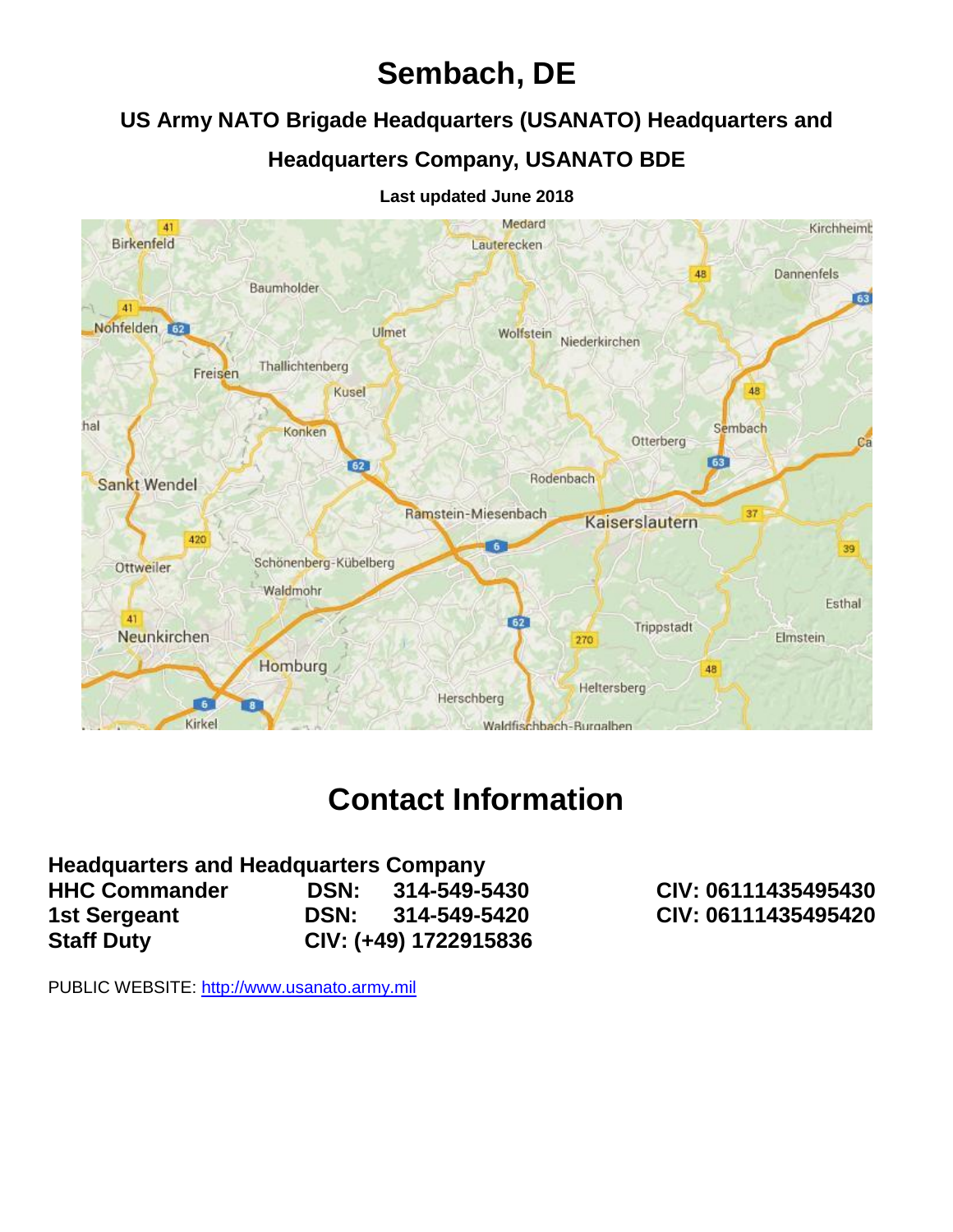# **Welcome**

Welcome to US Army NATO (USANATO). A smooth transition to USANATO begins with good sponsorship. It is imperative that you initiate and maintain contact with your assigned sponsor immediately. Your sponsor is the one person who can help ensure that you and your family arrive in country and begin in processing smoothly. Be sure to address your concerns and questions before your arrival, so that your sponsor and gaining unit can assist you properly. Prior to your arrival, your sponsor should have made billeting reservations, airport transportation pick-up, and in-processing appointments for you as a minimum. Make sure to inform your sponsor of any last minute flight changes or reporting delays. Below is a highlight of what you can expect at your country of assignment. The information here is not all inclusive and may change over time. It is especially important to check and verify a country's requirement for passport and visa.

# **Resources**

**Garrison Support** [US Army Garrison Rhineland Pfalz](http://www.rp.army.mil/)

### **Closest Military Installation**

USAG Rhineland Pfalz Kaiserslautern, approximately a 15 minute drive.

# **Port Call**

All Soldiers and most families arriving to Sembach Germany on Permanent Change of Station (PCS) move will arrive at the Ramstein Gateway Reception Center via Air Mobility Command's military chartered airlift, The Patriot Express. Flights depart from BWI Airport, AMC Terminal and arrive at Ramstein Air Base, Germany. USAREUR Command Policy requires that all personnel and accompanying family members process through the Soldier and Family Reception Center. Personnel will be available in the baggage claims to expedite this process.

Your sponsor and/or unit representatives will be present to pick you up upon arrival. If not, you will be transported by the "S Bus" to the Garrison Personnel Office, where you will be met by Garrison staff.

### **Commissary/Post Exchange**

<https://www.commissaries.com/shopping/store-locations/vogelweh> <https://www.shopmyexchange.com/exchange-stores/Germany/DEU/Ramstein/Ramstein--KMCC-Main-Exchange-1363162>

**Commissary Hours of Operation**: Mon - Fri 1000-1800 Thur 1100 - 1900 Phone number: +49-6302-677-240, DSN: 314-496-4589

#### **Ramstein AB PX Shopping Center Complex**

Post Exchange Hours of Operation: Mon-Sat 0900-2100hrs, Phone number: +49-6371-407-9100

There is also a small Shoppette located on the Sembach Kaserne

#### **Medical/Dental**

MEDICAL CLINIC NAME: Kleber Health Clinic MEDICAL CLINIC PHONE: 0049-6371-9464-LRMC (5762) DSN: 590-LRMC (5762) DENTAL CLINIC NAME: Kleber Dental Clinic <http://rhce.amedd.army.mil/Kleber/> DENTAL CLINIC PHONE: 0049-6371-9464-2620 DSN: 314-590-2620 **NEAREST TREATMENT FACILITY/HOSPITAL**: Landstuhl Regional Medical Center (LRMC) is the largest Healthcare center outside of the U.S. It provides primary care, tertiary care, hospitalization and treatment. Patient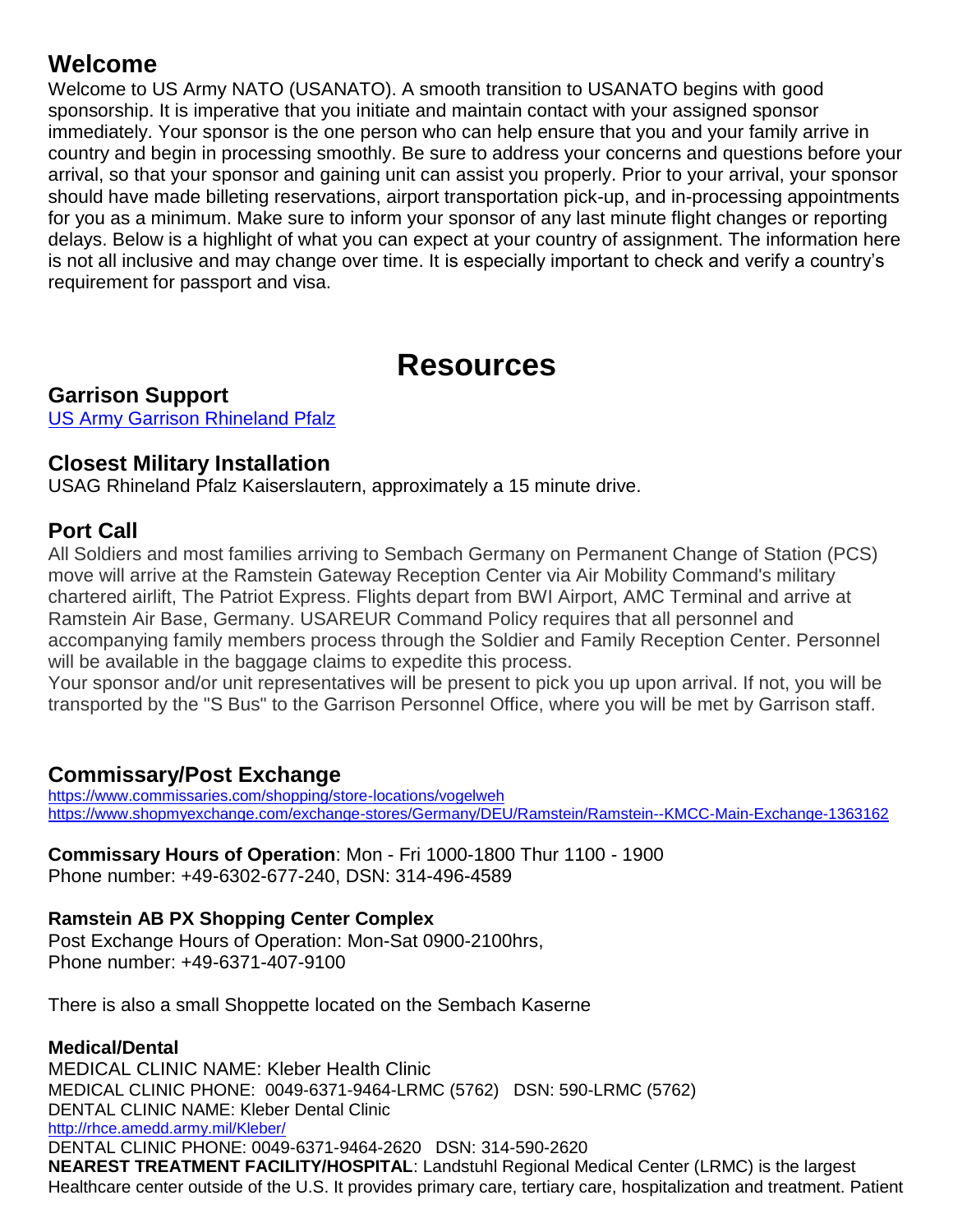Liaison Officers are available to assist people who may need special services available only at local German facilities.

**Dental facilities** in the USAG provide general dentistry and specialty treatment to authorized individuals. TRICARE Prime through International SOS provides assistance with local dental doctors through MetLife Insurance for Family Members. <http://www.dhc-europe.amedd.army.mil/activities/RheinlandPfalz/kleber.html>

**Veterinary Services** include animal disease prevention and control, issuance of health certificates and vaccinations.

# **Schools**

There are 11 schools located in the USAG Kaiserslautern across the various Kasernes and Air Bases. <https://www.dodea.edu/Europe/east/schools-by-district.cfm>

# **Housing**

All Housing needs will be handled by the local USAG Kaiserslautern Housing Office. The guesthouses at Ramstein, Kaiserslautern, and Landstuhl offer affordable and comfortable alternatives to local hotels and pensions.

You are authorized TLA to partially cover the additional expenses incurred while you occupy temporary lodging, as well as the expense of meals and incidentals (this covers laundry, transportation and dry cleaning) outside the continental United States.

For more information, visit [here.](http://www.defensetravel.dod.mil/site/faqtla.cfm)

Payments are made in 10-day increments. You are required to visit the Kleber Kaserne Finance Office for TLA information briefed by the housing office. The number of days of Temporary Lodging Allowance (TLA) varies for each individual based on the availability of housing at the time of arrival. <http://www.housing.af.mil/Units/Ramstein/>

Due to the availability of government and economy quarters, TLA is authorized only until furniture can be delivered. As you search for housing, you must file your TLA claims at the housing office every 10 days. TLA will be paid to you only if no housing is available, and TLA stops if you refuse suitable economy or government housing, or if you are not aggressively seeking housing.

### **Mail**

The Army Post Offices (APOs) at Kapaun, Sembach and Daenner are full-service facilities, providing parcel service and transport of all classes of mail from priority to express. They also transport mail for free from APO to APO and or APO to FPO when "MPS" is written in the upper right corner of envelopes and packages. Contact your sponsor to establish an APO/PSC address before arriving.

### **Drivers Testing**

During your in-processing, driver's training and testing will usually be scheduled for you within the first week of your arrival. The driver's test in Germany is not easy, and most individuals who do not study prior to the training fail the test on the first try. To avoid this, you can take the test online at [http://jko.jten.mil](http://jko.jten.mil/) . Under Course Catalog ensure the "courses" tab is selected and select "USA" from the drop down. Enter 007 in the course number field and click search. Enroll and take USA-007 "U.S. Forces Driver's Training Program for Europe (2 hrs)". When you are ready, enroll and take the exam USA-007-B "U.S. Forces Driver's Training Program for Europe – Final Course Exam (2 hrs)." Once you have passed the exam simply print out your certificate and bring it with you to Germany. Present it to the drivers office when you in-process to receive your USAREUR license.